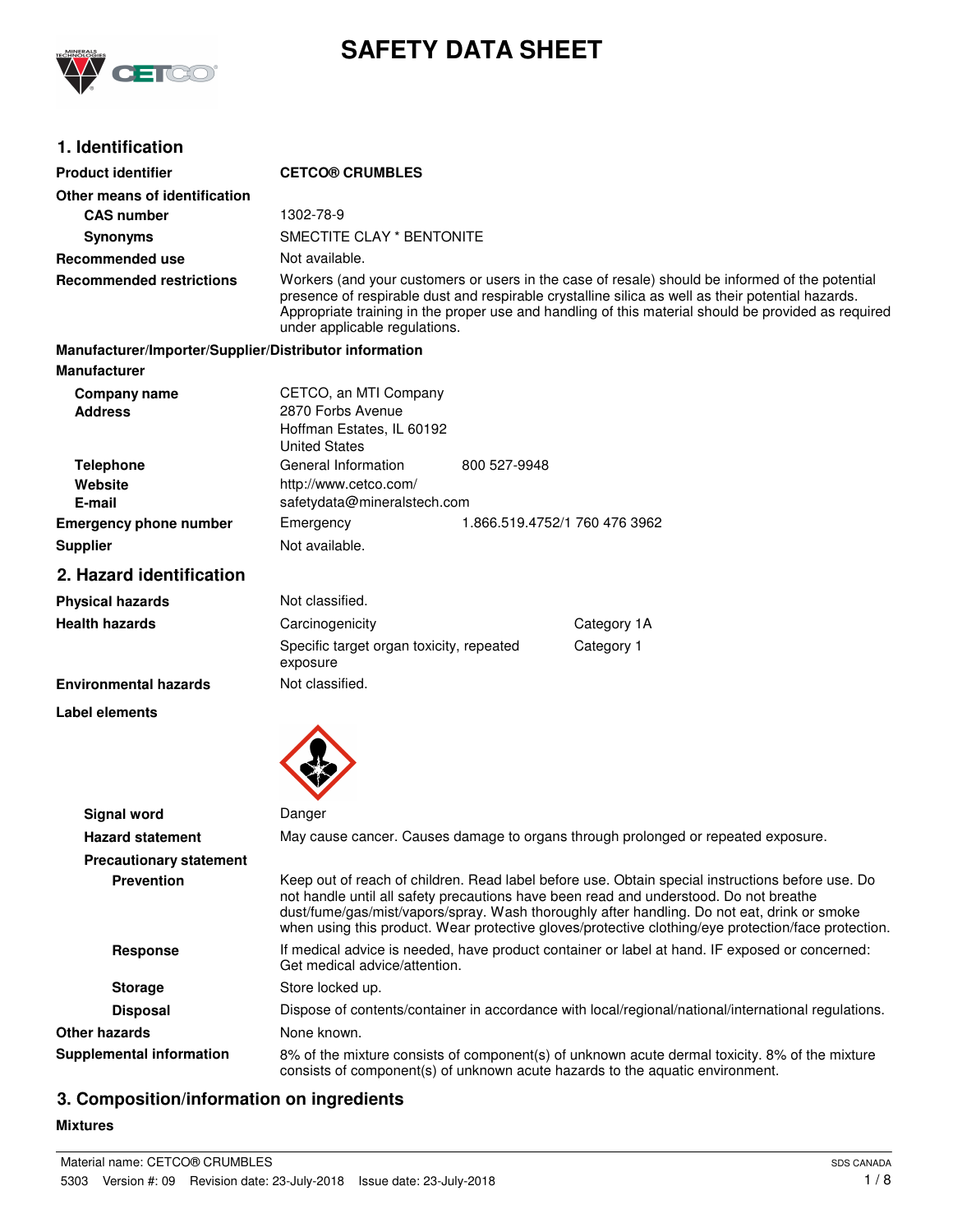| <b>Chemical name</b>                                                         | Common name and synonyms                                                                                                                                                                                                                                                                                                                                                                                                                                                             | <b>CAS number</b> | %          |
|------------------------------------------------------------------------------|--------------------------------------------------------------------------------------------------------------------------------------------------------------------------------------------------------------------------------------------------------------------------------------------------------------------------------------------------------------------------------------------------------------------------------------------------------------------------------------|-------------------|------------|
| SILICA, CRYSTALLINE, QUARTZ                                                  |                                                                                                                                                                                                                                                                                                                                                                                                                                                                                      | 14808-60-7        | $5 - 10$   |
| SILICA, CRYSTALLINE,<br><b>CRISTOBALITE</b>                                  |                                                                                                                                                                                                                                                                                                                                                                                                                                                                                      | 14464-46-1        | $1 - < 3$  |
| Other components below reportable levels                                     |                                                                                                                                                                                                                                                                                                                                                                                                                                                                                      |                   | $90 - 100$ |
| <b>Constituents</b>                                                          |                                                                                                                                                                                                                                                                                                                                                                                                                                                                                      |                   |            |
| <b>Chemical name</b>                                                         | Common name and synonyms                                                                                                                                                                                                                                                                                                                                                                                                                                                             | <b>CAS number</b> | %          |
| <b>INERT OR</b><br><b>NUISANCE DUSTS</b>                                     | PARTICLES NOT OTHERWISE<br><b>REGULATED</b>                                                                                                                                                                                                                                                                                                                                                                                                                                          | <b>SEQ250</b>     |            |
|                                                                              | All concentrations are in percent by weight unless ingredient is a gas. Gas concentrations are in percent by volume.                                                                                                                                                                                                                                                                                                                                                                 |                   |            |
| <b>Composition comments</b>                                                  | Occupational Exposure Limits for constituents are listed in Section 8.                                                                                                                                                                                                                                                                                                                                                                                                               |                   |            |
| 4. First-aid measures                                                        |                                                                                                                                                                                                                                                                                                                                                                                                                                                                                      |                   |            |
| Inhalation                                                                   | Move to fresh air. Call a physician if symptoms develop or persist.                                                                                                                                                                                                                                                                                                                                                                                                                  |                   |            |
| <b>Skin contact</b>                                                          | Wash off with soap and water. Get medical attention if irritation develops and persists.                                                                                                                                                                                                                                                                                                                                                                                             |                   |            |
| Eye contact                                                                  | Rinse with water. Get medical attention if irritation develops and persists.                                                                                                                                                                                                                                                                                                                                                                                                         |                   |            |
| Ingestion                                                                    | Rinse mouth. Get medical attention if symptoms occur.                                                                                                                                                                                                                                                                                                                                                                                                                                |                   |            |
| <b>Most important</b><br>symptoms/effects, acute and<br>delayed              | Prolonged exposure may cause chronic effects.                                                                                                                                                                                                                                                                                                                                                                                                                                        |                   |            |
| Indication of immediate<br>medical attention and special<br>treatment needed | Provide general supportive measures and treat symptomatically. Keep victim under observation.<br>Symptoms may be delayed.                                                                                                                                                                                                                                                                                                                                                            |                   |            |
| <b>General information</b>                                                   | IF exposed or concerned: Get medical advice/attention. If you feel unwell, seek medical advice<br>(show the label where possible). Ensure that medical personnel are aware of the material(s)<br>involved, and take precautions to protect themselves.                                                                                                                                                                                                                               |                   |            |
| 5. Fire-fighting measures                                                    |                                                                                                                                                                                                                                                                                                                                                                                                                                                                                      |                   |            |
| Suitable extinguishing media                                                 | Water fog. Foam. Dry chemical powder. Carbon dioxide (CO2).                                                                                                                                                                                                                                                                                                                                                                                                                          |                   |            |
| Unsuitable extinguishing<br>media                                            | Do not use water jet as an extinguisher, as this will spread the fire.                                                                                                                                                                                                                                                                                                                                                                                                               |                   |            |
| Specific hazards arising from<br>the chemical                                | During fire, gases hazardous to health may be formed.                                                                                                                                                                                                                                                                                                                                                                                                                                |                   |            |
| Special protective equipment<br>and precautions for firefighters             | Self-contained breathing apparatus and full protective clothing must be worn in case of fire.                                                                                                                                                                                                                                                                                                                                                                                        |                   |            |
| <b>Fire fighting</b><br>equipment/instructions                               | Move containers from fire area if you can do so without risk.                                                                                                                                                                                                                                                                                                                                                                                                                        |                   |            |
| <b>Specific methods</b>                                                      | Use standard firefighting procedures and consider the hazards of other involved materials.                                                                                                                                                                                                                                                                                                                                                                                           |                   |            |
| <b>General fire hazards</b>                                                  | No unusual fire or explosion hazards noted.                                                                                                                                                                                                                                                                                                                                                                                                                                          |                   |            |
| 6. Accidental release measures                                               |                                                                                                                                                                                                                                                                                                                                                                                                                                                                                      |                   |            |
| Personal precautions,<br>protective equipment and<br>emergency procedures    | Keep unnecessary personnel away. Keep people away from and upwind of spill/leak. Ensure<br>adequate ventilation. Local authorities should be advised if significant spillages cannot be<br>contained. For personal protection, see section 8 of the SDS.                                                                                                                                                                                                                             |                   |            |
| <b>Methods and materials for</b><br>containment and cleaning up              | Put material in suitable, covered, labeled containers. For waste disposal, see section 13 of the<br>SDS.                                                                                                                                                                                                                                                                                                                                                                             |                   |            |
| <b>Environmental precautions</b>                                             | Avoid discharge into drains, water courses or onto the ground.                                                                                                                                                                                                                                                                                                                                                                                                                       |                   |            |
| 7. Handling and storage                                                      |                                                                                                                                                                                                                                                                                                                                                                                                                                                                                      |                   |            |
| Precautions for safe handling                                                | Obtain special instructions before use. Do not handle until all safety precautions have been read<br>and understood. Keep formation of airborne dusts to a minimum. Do not breathe dust. Avoid<br>prolonged exposure. When using, do not eat, drink or smoke. Should be handled in closed<br>systems, if possible. Provide adequate ventilation. Wear appropriate personal protective<br>equipment. Wash hands thoroughly after handling. Observe good industrial hygiene practices. |                   |            |
| Conditions for safe storage,<br>including any incompatibilities              | Store locked up. Store in original tightly closed container. Keep out of the reach of children. Store<br>away from incompatible materials (see Section 10 of the SDS).                                                                                                                                                                                                                                                                                                               |                   |            |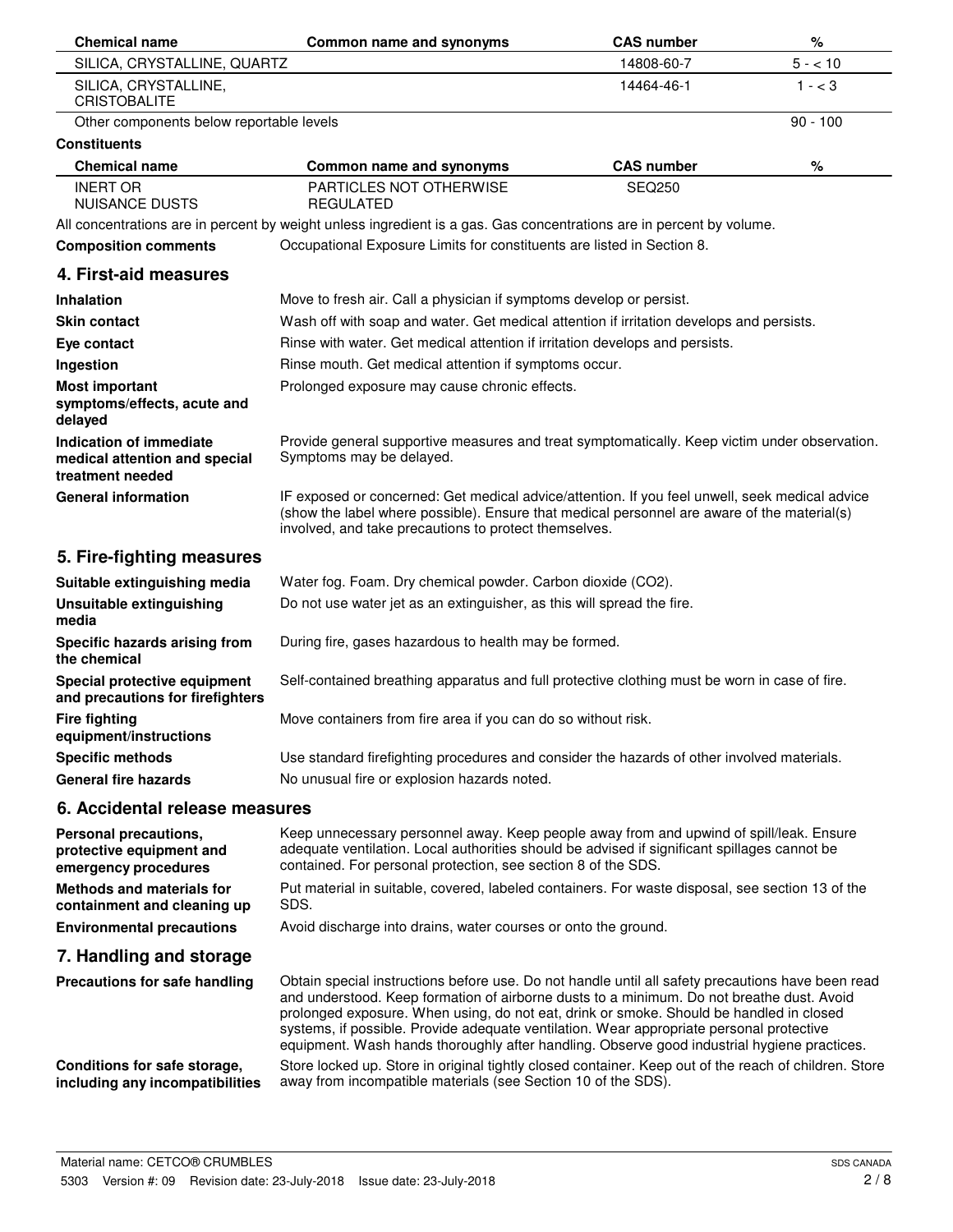# **8. Exposure controls/personal protection**

#### **Occupational exposure limits**

| <b>US. ACGIH Threshold Limit Values</b><br><b>Components</b> | <b>Type</b>                                                                                                                                                                                                                                                                                                                                                                                            | Value                | <b>Form</b>           |
|--------------------------------------------------------------|--------------------------------------------------------------------------------------------------------------------------------------------------------------------------------------------------------------------------------------------------------------------------------------------------------------------------------------------------------------------------------------------------------|----------------------|-----------------------|
| SILICA, CRYSTALLINE,<br>QUARTZ (CAS 14808-60-7)              | <b>TWA</b>                                                                                                                                                                                                                                                                                                                                                                                             | $0.025$ mg/m3        | Respirable fraction.  |
| <b>Components</b>                                            | Canada. Alberta OELs (Occupational Health & Safety Code, Schedule 1, Table 2)<br><b>Type</b>                                                                                                                                                                                                                                                                                                           | Value                | <b>Form</b>           |
| SILICA, CRYSTALLINE,<br>QUARTZ (CAS 14808-60-7)              | <b>TWA</b>                                                                                                                                                                                                                                                                                                                                                                                             | $0.025$ mg/m3        | Respirable particles. |
| <b>Constituents</b>                                          | <b>Type</b>                                                                                                                                                                                                                                                                                                                                                                                            | <b>Value</b>         | <b>Form</b>           |
| <b>INERT OR NUISANCE</b><br><b>DUSTS</b>                     | <b>TWA</b>                                                                                                                                                                                                                                                                                                                                                                                             | $3 \text{ mg/m}$     | Respirable particles. |
|                                                              | Canada. British Columbia OELs. (Occupational Exposure Limits for Chemical Substances, Occupational Health and                                                                                                                                                                                                                                                                                          | $10$ mg/m $3$        | Total particulate.    |
| Safety Regulation 296/97, as amended)<br><b>Components</b>   | <b>Type</b>                                                                                                                                                                                                                                                                                                                                                                                            | Value                | <b>Form</b>           |
| SILICA, CRYSTALLINE,<br>QUARTZ (CAS 14808-60-7)              | <b>TWA</b>                                                                                                                                                                                                                                                                                                                                                                                             | $0.025$ mg/m3        | Respirable fraction.  |
| <b>Constituents</b>                                          | <b>Type</b>                                                                                                                                                                                                                                                                                                                                                                                            | Value                | Form                  |
| <b>INERT OR NUISANCE</b><br><b>DUSTS</b>                     | <b>TWA</b>                                                                                                                                                                                                                                                                                                                                                                                             | $3 \text{ mg/m}$     | Respirable fraction.  |
|                                                              |                                                                                                                                                                                                                                                                                                                                                                                                        | 10 mg/m $3$          | Total dust.           |
| <b>Components</b>                                            | Canada. Manitoba OELs (Reg. 217/2006, The Workplace Safety And Health Act)<br><b>Type</b>                                                                                                                                                                                                                                                                                                              | Value                | <b>Form</b>           |
| SILICA, CRYSTALLINE,<br>QUARTZ (CAS 14808-60-7)              | <b>TWA</b>                                                                                                                                                                                                                                                                                                                                                                                             | $0.025$ mg/m3        | Respirable fraction.  |
|                                                              | Canada. Ontario OELs. (Control of Exposure to Biological or Chemical Agents)                                                                                                                                                                                                                                                                                                                           |                      |                       |
| <b>Components</b>                                            | <b>Type</b>                                                                                                                                                                                                                                                                                                                                                                                            | Value                | <b>Form</b>           |
| SILICA, CRYSTALLINE,<br>QUARTZ (CAS 14808-60-7)              | <b>TWA</b>                                                                                                                                                                                                                                                                                                                                                                                             | $0.1 \text{ mg/m}$ 3 | Respirable fraction.  |
| <b>Constituents</b>                                          | <b>Type</b>                                                                                                                                                                                                                                                                                                                                                                                            | Value                | <b>Form</b>           |
| <b>INERT OR NUISANCE</b><br><b>DUSTS</b>                     | <b>TWA</b>                                                                                                                                                                                                                                                                                                                                                                                             | $3 \text{ mg/m}$     | Respirable fraction.  |
|                                                              |                                                                                                                                                                                                                                                                                                                                                                                                        | 10 $mg/m3$           | Inhalable fraction.   |
| <b>Components</b>                                            | Canada. Quebec OELs. (Ministry of Labor - Regulation respecting occupational health and safety)<br><b>Type</b>                                                                                                                                                                                                                                                                                         | Value                | Form                  |
| SILICA, CRYSTALLINE,<br>QUARTZ (CAS 14808-60-7)              | <b>TWA</b>                                                                                                                                                                                                                                                                                                                                                                                             | $0.1$ mg/m3          | Respirable dust.      |
| <b>Constituents</b>                                          | <b>Type</b>                                                                                                                                                                                                                                                                                                                                                                                            | Value                | Form                  |
| <b>INERT OR NUISANCE</b><br><b>DUSTS</b>                     | <b>TWA</b>                                                                                                                                                                                                                                                                                                                                                                                             | 10 mg/m3             | Total dust.           |
| <b>Biological limit values</b>                               | No biological exposure limits noted for the ingredient(s).                                                                                                                                                                                                                                                                                                                                             |                      |                       |
| <b>Exposure guidelines</b>                                   | Occupational exposure to nuisance dust (total and respirable) and respirable crystalline silica<br>should be monitored and controlled.                                                                                                                                                                                                                                                                 |                      |                       |
| Appropriate engineering<br>controls                          | Good general ventilation (typically 10 air changes per hour) should be used. Ventilation rates<br>should be matched to conditions. If applicable, use process enclosures, local exhaust ventilation,<br>or other engineering controls to maintain airborne levels below recommended exposure limits. If<br>exposure limits have not been established, maintain airborne levels to an acceptable level. |                      |                       |
|                                                              | Individual protection measures, such as personal protective equipment                                                                                                                                                                                                                                                                                                                                  |                      |                       |
| Eye/face protection                                          | If contact is likely, safety glasses with side shields are recommended.                                                                                                                                                                                                                                                                                                                                |                      |                       |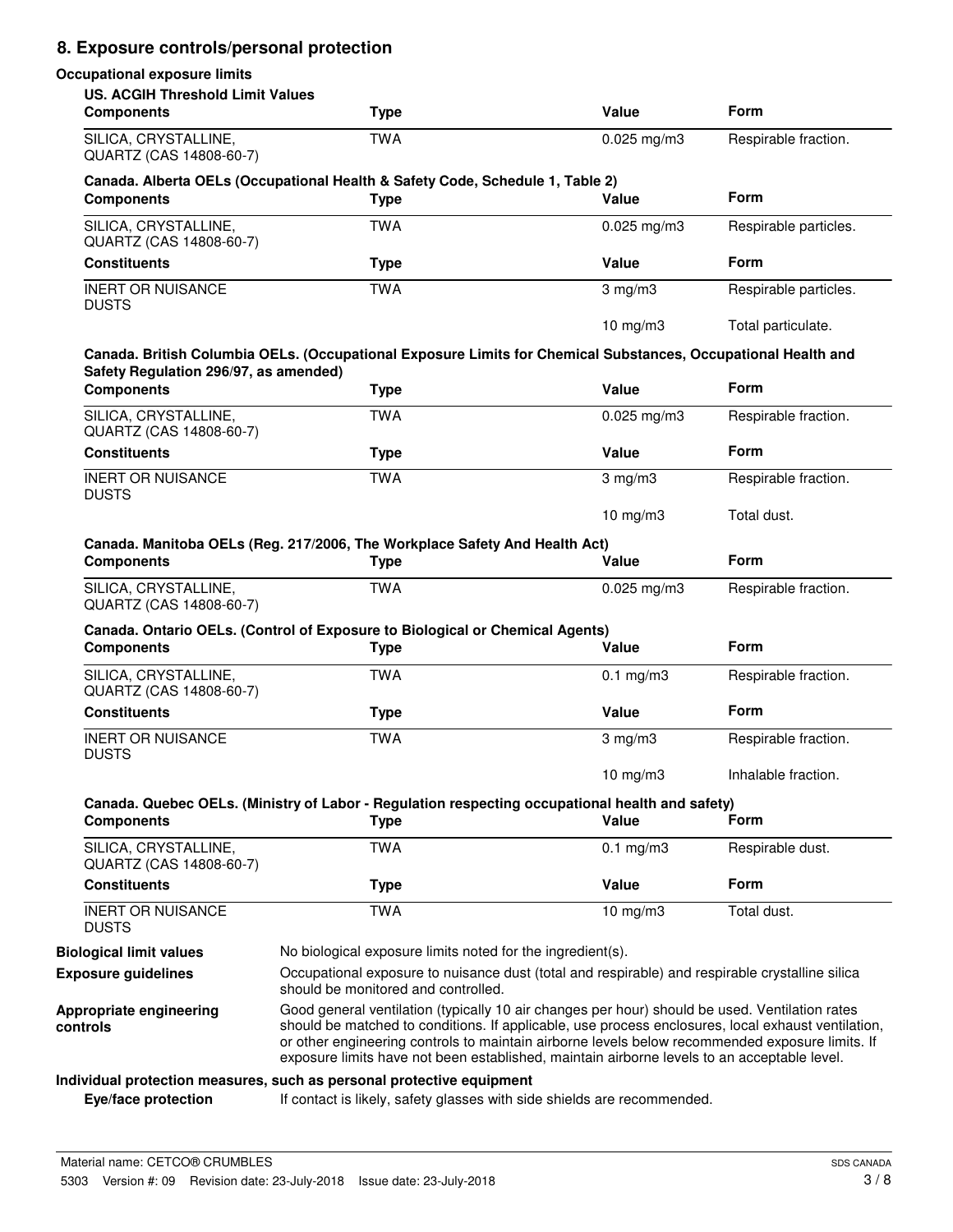| <b>Skin protection</b>            | Wear appropriate chemical resistant gloves.                                                                      |
|-----------------------------------|------------------------------------------------------------------------------------------------------------------|
| <b>Hand protection</b>            |                                                                                                                  |
| Other                             | Use of an impervious apron is recommended.                                                                       |
| <b>Respiratory protection</b>     | Use a particulate filter respirator for particulate concentrations exceeding the Occupational<br>Exposure Limit. |
| <b>Thermal hazards</b>            | Wear appropriate thermal protective clothing, when necessary.                                                    |
| General hygiene<br>considerations | Observe any medical surveillance requirements.                                                                   |

## **9. Physical and chemical properties**

| <b>Appearance</b>                                 |                                       |
|---------------------------------------------------|---------------------------------------|
| <b>Physical state</b>                             | Solid.                                |
| Form                                              | Solid.                                |
| Color                                             | Not available.                        |
| Odor                                              | Not available.                        |
| <b>Odor threshold</b>                             | Not applicable.                       |
| рH                                                | $8.5 - 11$                            |
| Melting point/freezing point                      | > 842 °F (> 450 °C) / Not applicable. |
| Initial boiling point and boiling<br>range        | Not applicable.                       |
| <b>Flash point</b>                                | Not applicable.                       |
| <b>Evaporation rate</b>                           | Not available.                        |
| Flammability (solid, gas)                         | Not available.                        |
| Upper/lower flammability or explosive limits      |                                       |
| <b>Flammability limit - lower</b>                 | Not applicable.                       |
| $(\%)$                                            |                                       |
| <b>Flammability limit - upper</b>                 | Not applicable.                       |
| $(\%)$                                            |                                       |
| Explosive limit - lower (%)                       | Not available.                        |
| Explosive limit - upper (%)                       | Not available.                        |
| Vapor pressure                                    | Not applicable.                       |
| <b>Vapor density</b>                              | Not applicable.                       |
| <b>Relative density</b>                           | $2.6$ g/cm <sup>3</sup>               |
| Solubility(ies)                                   |                                       |
| Solubility (water)                                | $< 0.9$ mg/l                          |
| <b>Partition coefficient</b><br>(n-octanol/water) | Not applicable.                       |
| <b>Auto-ignition temperature</b>                  | Not applicable.                       |
| <b>Decomposition temperature</b>                  | $>932$ °F ( $>500$ °C)                |
| <b>Viscosity</b>                                  | Not applicable.                       |
| <b>Viscosity temperature</b>                      | Not applicable.                       |
| <b>Other information</b>                          |                                       |
| <b>Bulk density</b>                               | $0.9 - 1.4$ g/cm <sup>3</sup>         |
| <b>Explosive limit</b>                            | Not applicable.                       |
| <b>Explosive properties</b>                       | Not explosive.                        |
| <b>Explosivity</b>                                | Not applicable.                       |
| <b>Flame extension</b>                            | Not applicable.                       |
| Flammability                                      | Not applicable.                       |
| <b>Flammability (flash back)</b>                  | Not applicable.                       |
| <b>Flammability (Heat of</b>                      | Not applicable.                       |
| combustion)                                       |                                       |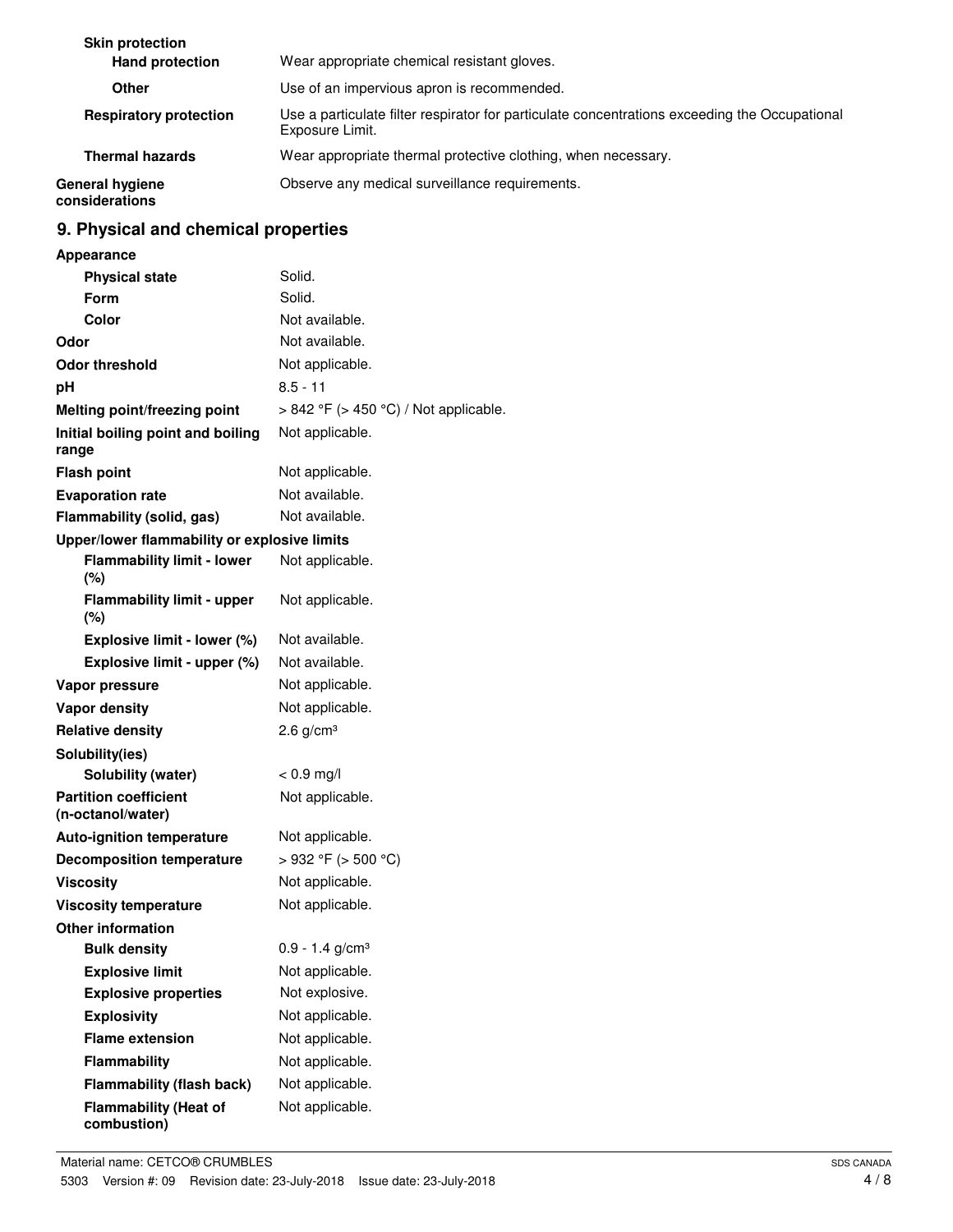| <b>Flammability (Train fire)</b> | Not applicable.       |
|----------------------------------|-----------------------|
| <b>Flammability class</b>        | Not applicable.       |
| <b>Flash point class</b>         | Not flammable         |
| Molecular formula                | <b>UVCB Substance</b> |
| <b>Molecular weight</b>          | Not applicable.       |
| <b>Oxidizing properties</b>      | Not oxidizing.        |
| <b>Percent volatile</b>          | $0\%$                 |
| pH in aqueous solution           | $8.5 - 11$            |
| <b>Specific gravity</b>          | Not applicable.       |
| voc                              | 0 %                   |

#### **10. Stability and reactivity**

| Reactivity                                   | The product is stable and non-reactive under normal conditions of use, storage and transport.       |
|----------------------------------------------|-----------------------------------------------------------------------------------------------------|
| <b>Chemical stability</b>                    | Material is stable under normal conditions.                                                         |
| <b>Possibility of hazardous</b><br>reactions | No dangerous reaction known under conditions of normal use.                                         |
| <b>Conditions to avoid</b>                   | Avoid temperatures exceeding the decomposition temperature. Contact with incompatible<br>materials. |
| Incompatible materials                       | Powerful oxidizers, Chlorine.                                                                       |
| <b>Hazardous decomposition</b><br>products   | No hazardous decomposition products are known.                                                      |

## **11. Toxicological information**

#### **Information on likely routes of exposure**

| <b>Inhalation</b>                                                                  | Prolonged inhalation may be harmful.                     |
|------------------------------------------------------------------------------------|----------------------------------------------------------|
| <b>Skin contact</b>                                                                | No adverse effects due to skin contact are expected.     |
| Eye contact                                                                        | Direct contact with eyes may cause temporary irritation. |
| Ingestion                                                                          | Expected to be a low ingestion hazard.                   |
| Symptoms related to the<br>physical, chemical and<br>toxicological characteristics | Direct contact with eyes may cause temporary irritation. |

#### **Information on toxicological effects**

| <b>Acute toxicity</b>                    | Not known.                                                                                                          |                            |
|------------------------------------------|---------------------------------------------------------------------------------------------------------------------|----------------------------|
| <b>Product</b>                           | <b>Species</b>                                                                                                      | <b>Test Results</b>        |
| Bentonite (CAS 1302-78-9)                |                                                                                                                     |                            |
| Acute                                    |                                                                                                                     |                            |
| <b>Inhalation</b>                        |                                                                                                                     |                            |
| Dust                                     |                                                                                                                     |                            |
| LC50                                     | Rat                                                                                                                 | > 5.27 mg/l, 4 hr OECD 436 |
| Oral                                     |                                                                                                                     |                            |
| Dust                                     |                                                                                                                     |                            |
| LD50                                     | Rat                                                                                                                 | > 2000 mg/kg OECD 425      |
| <b>Skin corrosion/irritation</b>         | Prolonged skin contact may cause temporary irritation.                                                              |                            |
| Serious eye damage/eye<br>irritation     | Direct contact with eyes may cause temporary irritation.                                                            |                            |
| <b>Respiratory or skin sensitization</b> |                                                                                                                     |                            |
| <b>Respiratory sensitization</b>         | Not a respiratory sensitizer.                                                                                       |                            |
| <b>Skin sensitization</b>                | This product is not expected to cause skin sensitization.                                                           |                            |
| Germ cell mutagenicity                   | No data available to indicate product or any components present at greater than 0.1% are<br>mutagenic or genotoxic. |                            |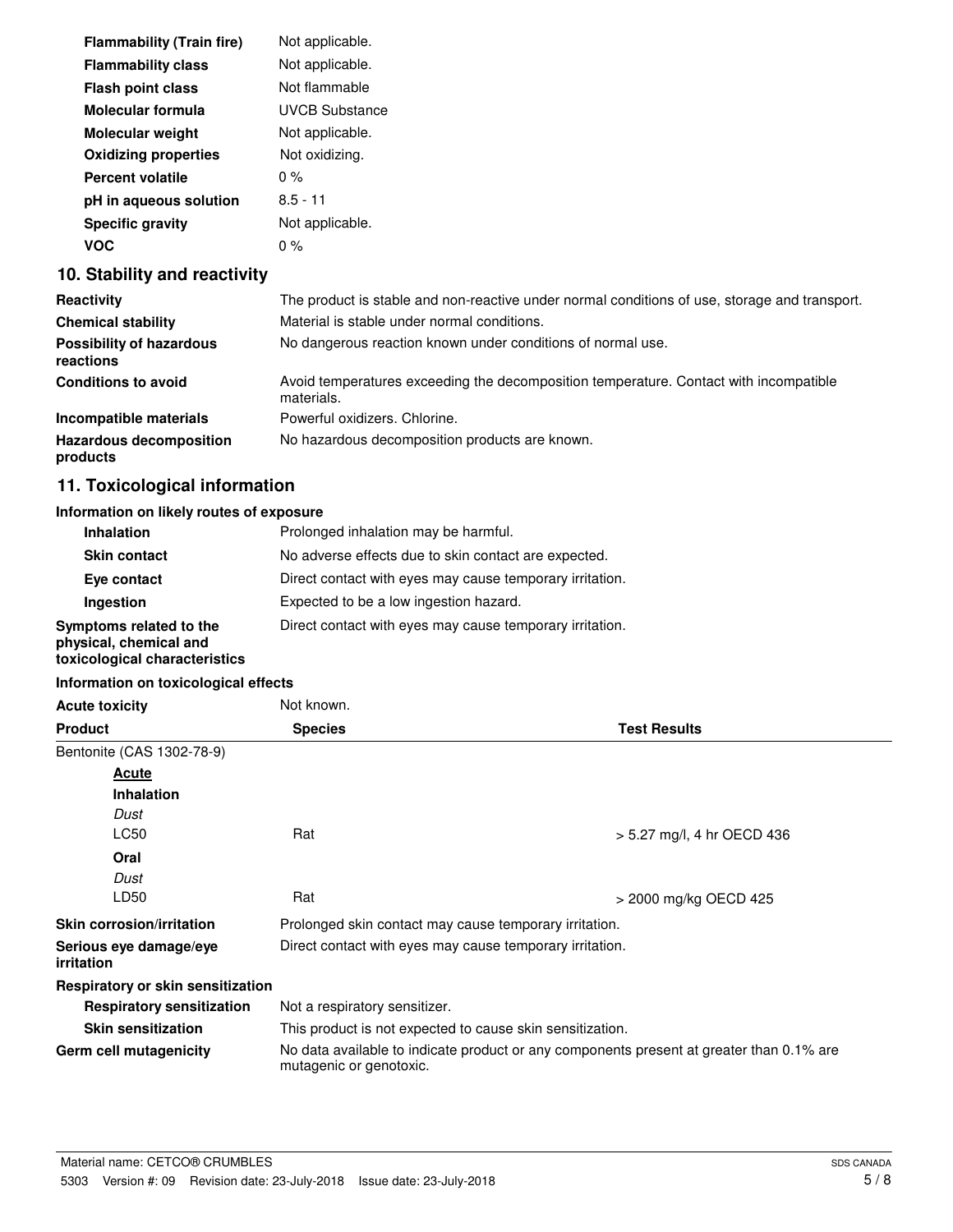| Carcinogenicity                                                                                             | In 1997, IARC (the International Agency for Research on Cancer) concluded that crystalline silica<br>inhaled from occupational sources can cause lung cancer in humans. However in making the<br>overall evaluation, IARC noted that "carcinogenicity was not detected in all industrial<br>circumstances studied. Carcinogenicity may be dependent on inherent characteristics of the<br>crystalline silica or on external factors affecting its biological activity or distribution of its<br>polymorphs." (IARC Monographs on the evaluation of the carcinogenic risks of chemicals to<br>humans, Silica, silicates dust and organic fibres, 1997, Vol. 68, IARC, Lyon, France.) In June<br>2003, SCOEL (the EU Scientific Committee on Occupational Exposure Limits) concluded that the<br>main effect in humans of the inhalation of respirable crystalline silica dust is silicosis. "There is<br>sufficient information to conclude that the relative risk of lung cancer is increased in persons with<br>silicosis (and, apparently, not in employees without silicosis exposed to silica dust in quarries and<br>in the ceramic industry). Therefore, preventing the onset of silicosis will also reduce the cancer<br>risk" (SCOEL SUM Doc 94-final, June 2003) According to the current state of the art, worker<br>protection against silicosis can be consistently assured by respecting the existing regulatory<br>occupational exposure limits. May cause cancer. Occupational exposure to respirable dust and<br>respirable crystalline silica should be monitored and controlled. |                  |                                                                              |                                                                                                                                                                                                       |
|-------------------------------------------------------------------------------------------------------------|----------------------------------------------------------------------------------------------------------------------------------------------------------------------------------------------------------------------------------------------------------------------------------------------------------------------------------------------------------------------------------------------------------------------------------------------------------------------------------------------------------------------------------------------------------------------------------------------------------------------------------------------------------------------------------------------------------------------------------------------------------------------------------------------------------------------------------------------------------------------------------------------------------------------------------------------------------------------------------------------------------------------------------------------------------------------------------------------------------------------------------------------------------------------------------------------------------------------------------------------------------------------------------------------------------------------------------------------------------------------------------------------------------------------------------------------------------------------------------------------------------------------------------------------------------------------------------------------------|------------------|------------------------------------------------------------------------------|-------------------------------------------------------------------------------------------------------------------------------------------------------------------------------------------------------|
| <b>ACGIH Carcinogens</b>                                                                                    |                                                                                                                                                                                                                                                                                                                                                                                                                                                                                                                                                                                                                                                                                                                                                                                                                                                                                                                                                                                                                                                                                                                                                                                                                                                                                                                                                                                                                                                                                                                                                                                                    |                  |                                                                              |                                                                                                                                                                                                       |
| SILICA, CRYSTALLINE, QUARTZ (CAS 14808-60-7)<br>Canada - Alberta OELs: Carcinogen category                  |                                                                                                                                                                                                                                                                                                                                                                                                                                                                                                                                                                                                                                                                                                                                                                                                                                                                                                                                                                                                                                                                                                                                                                                                                                                                                                                                                                                                                                                                                                                                                                                                    |                  | A2 Suspected human carcinogen.                                               |                                                                                                                                                                                                       |
| SILICA, CRYSTALLINE, QUARTZ (CAS 14808-60-7)                                                                |                                                                                                                                                                                                                                                                                                                                                                                                                                                                                                                                                                                                                                                                                                                                                                                                                                                                                                                                                                                                                                                                                                                                                                                                                                                                                                                                                                                                                                                                                                                                                                                                    |                  | Suspected human carcinogen.                                                  |                                                                                                                                                                                                       |
| Canada - Manitoba OELs: carcinogenicity                                                                     |                                                                                                                                                                                                                                                                                                                                                                                                                                                                                                                                                                                                                                                                                                                                                                                                                                                                                                                                                                                                                                                                                                                                                                                                                                                                                                                                                                                                                                                                                                                                                                                                    |                  |                                                                              |                                                                                                                                                                                                       |
| SILICA, CRYSTALLINE, QUARTZ (CAS 14808-60-7)                                                                |                                                                                                                                                                                                                                                                                                                                                                                                                                                                                                                                                                                                                                                                                                                                                                                                                                                                                                                                                                                                                                                                                                                                                                                                                                                                                                                                                                                                                                                                                                                                                                                                    |                  | Suspected human carcinogen.                                                  |                                                                                                                                                                                                       |
| Canada - Quebec OELs: Carcinogen category                                                                   |                                                                                                                                                                                                                                                                                                                                                                                                                                                                                                                                                                                                                                                                                                                                                                                                                                                                                                                                                                                                                                                                                                                                                                                                                                                                                                                                                                                                                                                                                                                                                                                                    |                  |                                                                              |                                                                                                                                                                                                       |
| SILICA, CRYSTALLINE, QUARTZ (CAS 14808-60-7)<br>IARC Monographs. Overall Evaluation of Carcinogenicity      |                                                                                                                                                                                                                                                                                                                                                                                                                                                                                                                                                                                                                                                                                                                                                                                                                                                                                                                                                                                                                                                                                                                                                                                                                                                                                                                                                                                                                                                                                                                                                                                                    |                  | Suspected carcinogenic effect in humans.                                     |                                                                                                                                                                                                       |
| SILICA, CRYSTALLINE, QUARTZ (CAS 14808-60-7)<br>US. National Toxicology Program (NTP) Report on Carcinogens |                                                                                                                                                                                                                                                                                                                                                                                                                                                                                                                                                                                                                                                                                                                                                                                                                                                                                                                                                                                                                                                                                                                                                                                                                                                                                                                                                                                                                                                                                                                                                                                                    |                  | 1 Carcinogenic to humans.                                                    |                                                                                                                                                                                                       |
| SILICA, CRYSTALLINE, QUARTZ (CAS 14808-60-7)                                                                |                                                                                                                                                                                                                                                                                                                                                                                                                                                                                                                                                                                                                                                                                                                                                                                                                                                                                                                                                                                                                                                                                                                                                                                                                                                                                                                                                                                                                                                                                                                                                                                                    |                  | Known To Be Human Carcinogen.                                                |                                                                                                                                                                                                       |
| <b>Reproductive toxicity</b>                                                                                |                                                                                                                                                                                                                                                                                                                                                                                                                                                                                                                                                                                                                                                                                                                                                                                                                                                                                                                                                                                                                                                                                                                                                                                                                                                                                                                                                                                                                                                                                                                                                                                                    |                  | This product is not expected to cause reproductive or developmental effects. |                                                                                                                                                                                                       |
| Specific target organ toxicity -<br>single exposure                                                         | Not classified.                                                                                                                                                                                                                                                                                                                                                                                                                                                                                                                                                                                                                                                                                                                                                                                                                                                                                                                                                                                                                                                                                                                                                                                                                                                                                                                                                                                                                                                                                                                                                                                    |                  |                                                                              |                                                                                                                                                                                                       |
| Specific target organ toxicity -<br>repeated exposure                                                       |                                                                                                                                                                                                                                                                                                                                                                                                                                                                                                                                                                                                                                                                                                                                                                                                                                                                                                                                                                                                                                                                                                                                                                                                                                                                                                                                                                                                                                                                                                                                                                                                    |                  | Causes damage to organs through prolonged or repeated exposure.              |                                                                                                                                                                                                       |
| <b>Aspiration hazard</b>                                                                                    | Not an aspiration hazard.                                                                                                                                                                                                                                                                                                                                                                                                                                                                                                                                                                                                                                                                                                                                                                                                                                                                                                                                                                                                                                                                                                                                                                                                                                                                                                                                                                                                                                                                                                                                                                          |                  |                                                                              |                                                                                                                                                                                                       |
| <b>Chronic effects</b>                                                                                      |                                                                                                                                                                                                                                                                                                                                                                                                                                                                                                                                                                                                                                                                                                                                                                                                                                                                                                                                                                                                                                                                                                                                                                                                                                                                                                                                                                                                                                                                                                                                                                                                    |                  | harmful. Prolonged exposure may cause chronic effects.                       | Causes damage to organs through prolonged or repeated exposure. Prolonged inhalation may be                                                                                                           |
| 12. Ecological information                                                                                  |                                                                                                                                                                                                                                                                                                                                                                                                                                                                                                                                                                                                                                                                                                                                                                                                                                                                                                                                                                                                                                                                                                                                                                                                                                                                                                                                                                                                                                                                                                                                                                                                    |                  |                                                                              |                                                                                                                                                                                                       |
| Ecotoxicity                                                                                                 |                                                                                                                                                                                                                                                                                                                                                                                                                                                                                                                                                                                                                                                                                                                                                                                                                                                                                                                                                                                                                                                                                                                                                                                                                                                                                                                                                                                                                                                                                                                                                                                                    |                  |                                                                              | The product is not classified as environmentally hazardous. However, this does not exclude the<br>possibility that large or frequent spills can have a harmful or damaging effect on the environment. |
| <b>Product</b>                                                                                              |                                                                                                                                                                                                                                                                                                                                                                                                                                                                                                                                                                                                                                                                                                                                                                                                                                                                                                                                                                                                                                                                                                                                                                                                                                                                                                                                                                                                                                                                                                                                                                                                    | <b>Species</b>   |                                                                              | <b>Test Results</b>                                                                                                                                                                                   |
| Bentonite (CAS 1302-78-9)                                                                                   |                                                                                                                                                                                                                                                                                                                                                                                                                                                                                                                                                                                                                                                                                                                                                                                                                                                                                                                                                                                                                                                                                                                                                                                                                                                                                                                                                                                                                                                                                                                                                                                                    |                  |                                                                              |                                                                                                                                                                                                       |
| <b>Aquatic</b>                                                                                              |                                                                                                                                                                                                                                                                                                                                                                                                                                                                                                                                                                                                                                                                                                                                                                                                                                                                                                                                                                                                                                                                                                                                                                                                                                                                                                                                                                                                                                                                                                                                                                                                    |                  |                                                                              |                                                                                                                                                                                                       |
| Algae                                                                                                       | EC50                                                                                                                                                                                                                                                                                                                                                                                                                                                                                                                                                                                                                                                                                                                                                                                                                                                                                                                                                                                                                                                                                                                                                                                                                                                                                                                                                                                                                                                                                                                                                                                               | Freshwater algae |                                                                              | > 100 mg/l, 72 hours                                                                                                                                                                                  |
|                                                                                                             |                                                                                                                                                                                                                                                                                                                                                                                                                                                                                                                                                                                                                                                                                                                                                                                                                                                                                                                                                                                                                                                                                                                                                                                                                                                                                                                                                                                                                                                                                                                                                                                                    |                  |                                                                              |                                                                                                                                                                                                       |

| Crustacea                        | EC50               | Coon stripe shrimp (Pandalus danae)                                                                                                                                                        | 24.8 mg/l, 96 hours        |  |
|----------------------------------|--------------------|--------------------------------------------------------------------------------------------------------------------------------------------------------------------------------------------|----------------------------|--|
|                                  |                    | Daphnia                                                                                                                                                                                    | $> 100$ mg/l, 48 hours     |  |
|                                  |                    | Dungeness or edible crab (Cancer<br>magister)                                                                                                                                              | 81.6 mg/l, 96 hours        |  |
| Fish                             | LC50               | Freshwater fish                                                                                                                                                                            | 16000 mg/l, 96 hours       |  |
|                                  |                    | Marine water fish                                                                                                                                                                          | 2800 - 3200 mg/l, 24 hours |  |
| Persistence and degradability    |                    | No data is available on the degradability of any ingredients in the mixture.                                                                                                               |                            |  |
| <b>Bioaccumulative potential</b> |                    | No data available.                                                                                                                                                                         |                            |  |
| Mobility in soil                 | No data available. |                                                                                                                                                                                            |                            |  |
| Other adverse effects            |                    | No other adverse environmental effects (e.g. ozone depletion, photochemical ozone creation<br>potential, endocrine disruption, global warming potential) are expected from this component. |                            |  |
|                                  |                    |                                                                                                                                                                                            |                            |  |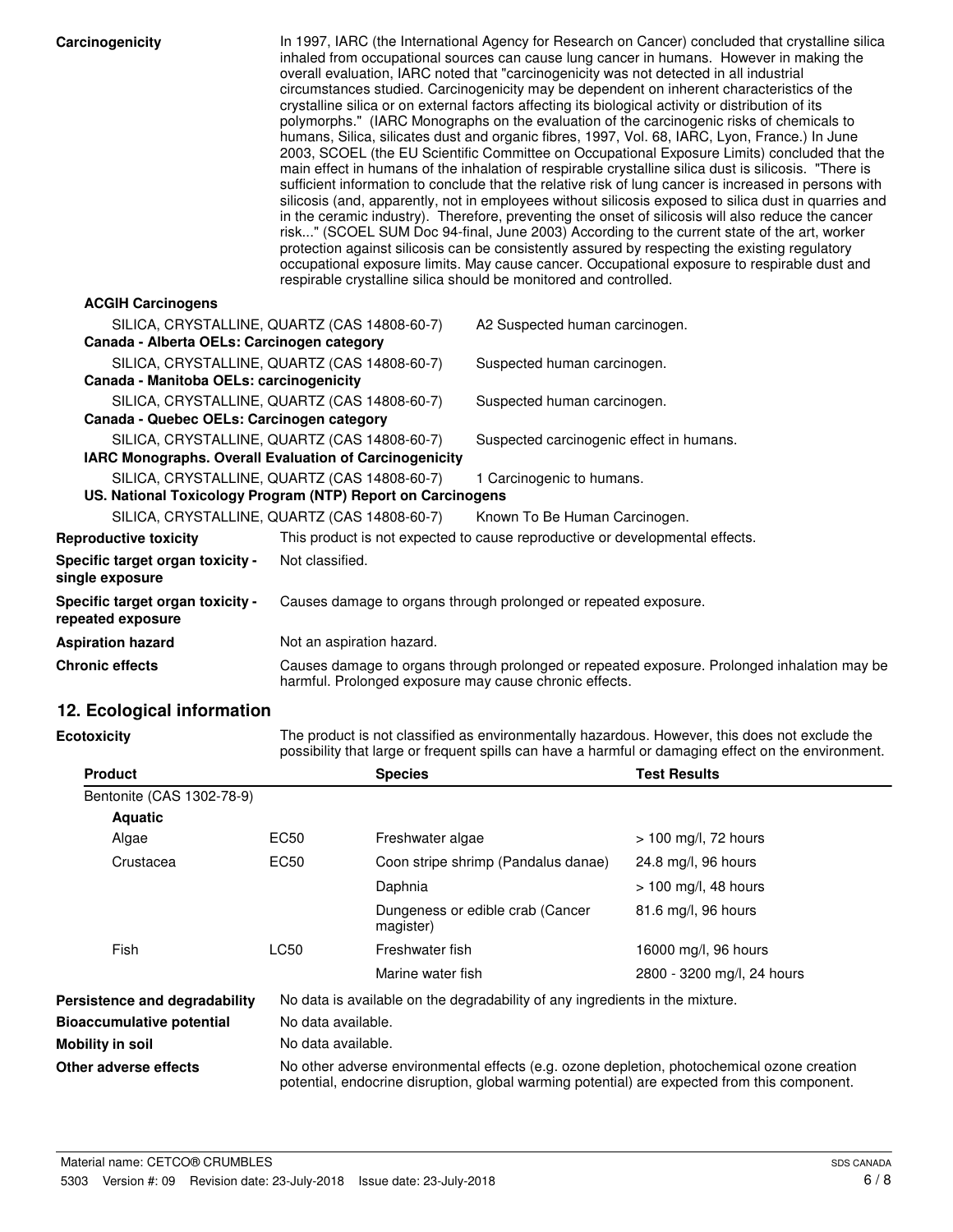#### **13. Disposal considerations**

| <b>Disposal instructions</b>             | Collect and reclaim or dispose in sealed containers at licensed waste disposal site. Dispose of<br>contents/container in accordance with local/regional/national/international regulations.                            |
|------------------------------------------|------------------------------------------------------------------------------------------------------------------------------------------------------------------------------------------------------------------------|
| Local disposal regulations               | Dispose in accordance with all applicable regulations.                                                                                                                                                                 |
| Hazardous waste code                     | The waste code should be assigned in discussion between the user, the producer and the waste<br>disposal company.                                                                                                      |
| Waste from residues / unused<br>products | Dispose of in accordance with local regulations. Empty containers or liners may retain some<br>product residues. This material and its container must be disposed of in a safe manner (see:<br>Disposal instructions). |
| <b>Contaminated packaging</b>            | Since emptied containers may retain product residue, follow label warnings even after container is<br>emptied. Empty containers should be taken to an approved waste handling site for recycling or<br>disposal.       |

#### **14. Transport information**

#### **TDG**

Not regulated as dangerous goods.

### **IATA**

Not regulated as dangerous goods.

#### **IMDG**

Not regulated as dangerous goods.

#### **Transport in bulk according to** Not applicable. **Annex II of MARPOL 73/78 and the IBC Code**

#### **15. Regulatory information**

**Canadian regulations**

This product has been classified in accordance with the hazard criteria of the HPR and the SDS contains all the information required by the HPR.

| <b>Controlled Drugs and Substances Act</b>     |                                                                           |                        |
|------------------------------------------------|---------------------------------------------------------------------------|------------------------|
| Not regulated.                                 |                                                                           |                        |
| Export Control List (CEPA 1999, Schedule 3)    |                                                                           |                        |
| Not listed.                                    |                                                                           |                        |
| <b>Greenhouse Gases</b>                        |                                                                           |                        |
| Not listed.                                    |                                                                           |                        |
| <b>Precursor Control Regulations</b>           |                                                                           |                        |
| Not regulated.                                 |                                                                           |                        |
| <b>International regulations</b>               |                                                                           |                        |
| <b>Stockholm Convention</b>                    |                                                                           |                        |
| Not applicable.<br><b>Rotterdam Convention</b> |                                                                           |                        |
| Not applicable.<br>Kyoto protocol              |                                                                           |                        |
| Not applicable.<br><b>Montreal Protocol</b>    |                                                                           |                        |
| Not applicable.<br><b>Basel Convention</b>     |                                                                           |                        |
| Not applicable.                                |                                                                           |                        |
| <b>International Inventories</b>               |                                                                           |                        |
| Country(s) or region                           | <b>Inventory name</b>                                                     | On inventory (yes/no)* |
| Australia                                      | Australian Inventory of Chemical Substances (AICS)                        | No.                    |
| Canada                                         | Domestic Substances List (DSL)                                            | No.                    |
| Canada                                         | Non-Domestic Substances List (NDSL)                                       | <b>No</b>              |
| China                                          | Inventory of Existing Chemical Substances in China (IECSC)                | No.                    |
| Europe                                         | European Inventory of Existing Commercial Chemical<br>Substances (EINECS) | <b>No</b>              |
| Europe                                         | European List of Notified Chemical Substances (ELINCS)                    | No.                    |
| Japan                                          | Inventory of Existing and New Chemical Substances (ENCS)                  | Yes                    |